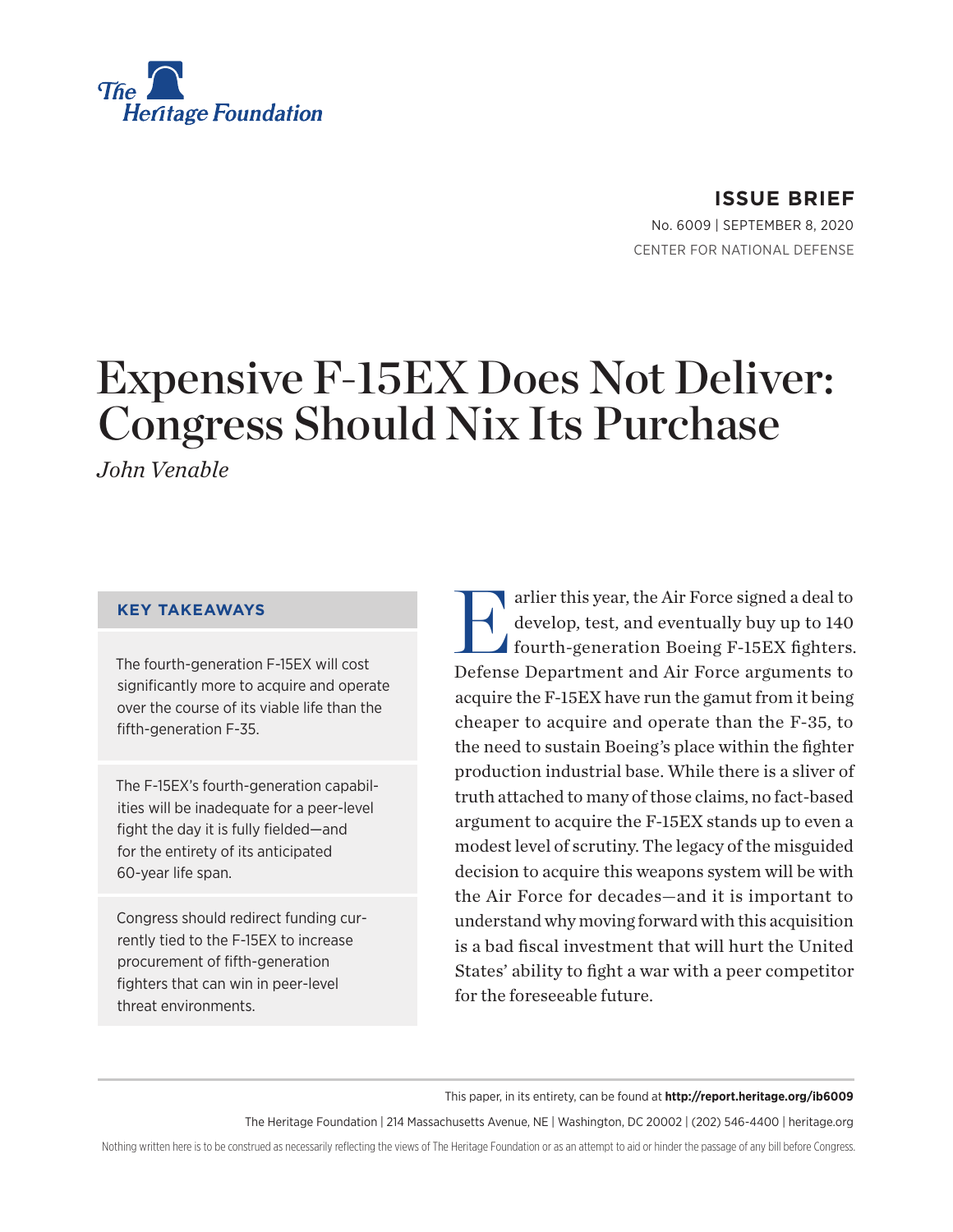## Acquisition Cost

Perhaps the biggest argument for acquiring the F-15EX surrounds that weapons system's initial procurement cost and the cost to operate when compared to the F-35 over those jets' working lives. In fiscal year 2022, the Air Force will pay \$77.9 million for fully equipped and ready-for-combat F-35As. 1 While the Air Force and Boeing have both claimed the F-15EX will cost \$80 million per copy, the Air Force's budget presents a strikingly different story. According to the Secretary of the Air Force Financial Management Directorate's cost estimate for the F-15EX, each jet will cost \$87.7 million. 2 While that figure is already \$9.8 million more than the cost of an F-35A, it represents a baseline (only) jet that requires the addition of two critical sub-systems to be capable of employing in combat: an electronic countermeasures (ECM) system known as the Eagle Passive Active Warning Survivability system and a targeting pod, which cost \$12.2 million<sup>3</sup> and \$900,000,<sup>4</sup> respectively. Accounting for that required equipment means that every combat-ready F-15EX will cost \$102 million—\$24.1 million more than a combat-ready F-35A.

#### Operational Cost

Fighter procurement costs are certainly a big fiscal consideration, but operating costs that accumulate over the life of a fighter usually dwarf the initial purchase price. The operating costs associated with F-15EX have been argued to be well below those for the F-35—but that argument is, at best, flawed.

Day-to-day operational costs are generally determined by tallying the costs for fuel, oil, spare parts, and the maintenance personnel it takes to launch, maintain, and repair a fighter over time, and then dividing that dollar figure by the number of hours flown over that same period of time.

The resulting figure is known as the cost per flying hour (CPFH). The F-15EX's CPFH was recently estimated to be \$27,000<sup>5</sup> by the Defense Department's Office of Cost Assessment and Program Evaluation (CAPE) the same office that pushed the Air Force to acquire the F-15EX. Bizarrely, that price *does not* include the operations and support costs for the ECM equipment and targeting pods—components the F-15EX requires for combat. That same office estimated the F-35A's CPFH had dropped from \$32,554 per hour in 2014 to \$30,137 in 2018—a figure that includes all combat requirements that was calculated when the F-35 was still flying a relatively low number of hours.6 As the Air Force refines its maintenance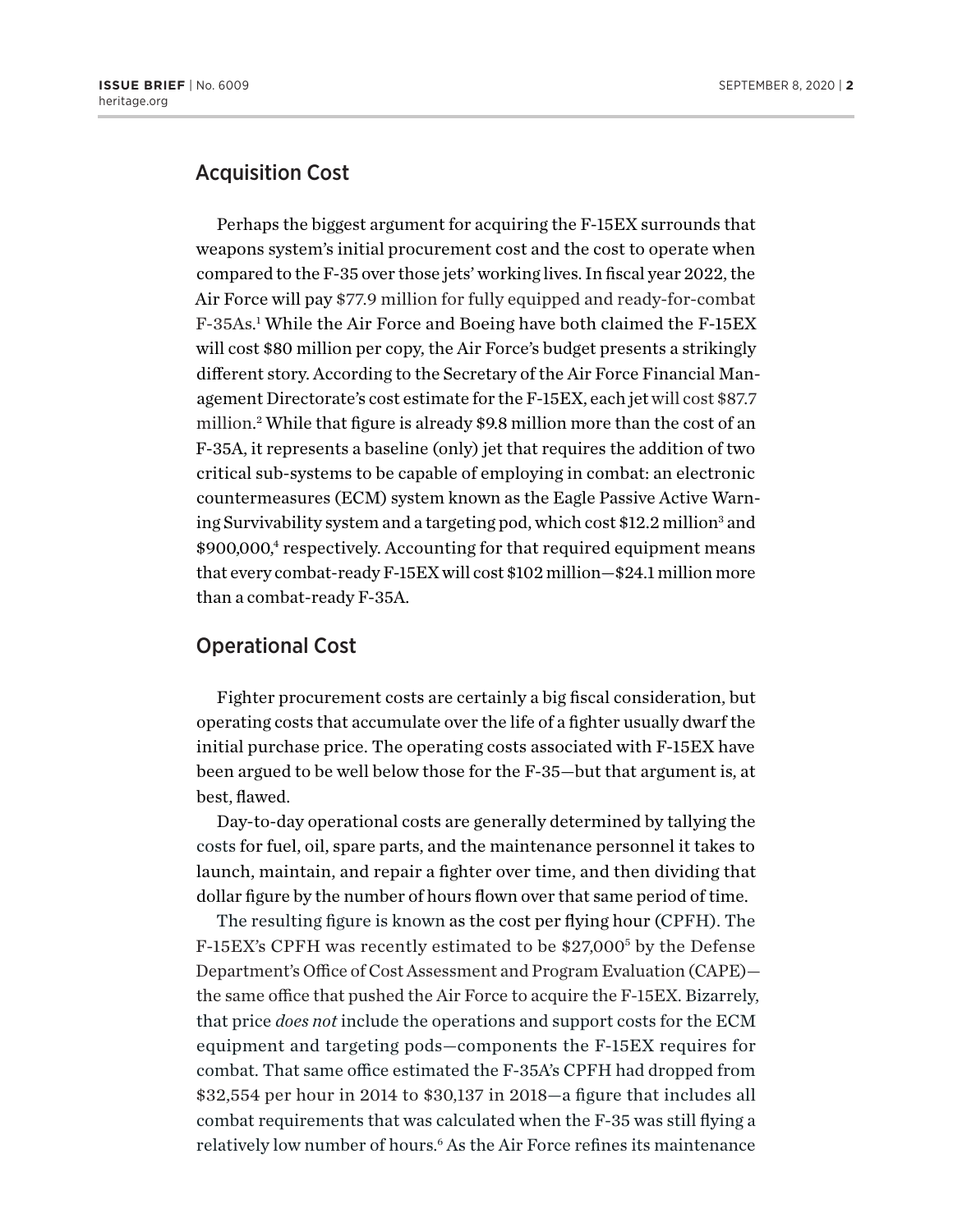practices, reduces over-manning,<sup>7</sup> and increases the number of hours each jet flies in a given month, the CPFH will continue to drop.

In real terms, the total CPFH for the F-35A and F-15EX are a wash now, but the F-15EX costs are based on its older sibling, the F-15E, which has been flying for the past 35 years. Those costs will not budge over the years ahead, but the F-35A's CPFH is still falling. While that will likely mean the F-35 will cost less to operate than the F-15EX, it is not the end of the government's CPFH argument.

A recent trend in fighter economics is to frame the total cost of ownership of a weapons system over its programmed lifetime. That estimate combines the sticker price of the jet with the total operational costs for the estimated life of that fighter, dividing it by the estimated total number of hours a weapons system will fly over its lifetime. The F-35 is rated for 8,000 hours8 —4,000 hours more than the F-15C when it was fielded.9 The F-15EX is rated for an impressive 20,000 flight hours,<sup>10</sup> a pre-production estimate that has never been matched by any other modern-day fighter. That means the F-15EX's denominator in the cost of ownership equation will ensure it remains well below that of the F-35. But it is important to understand what that means in practical terms.

For a variety of reasons, the average life span of a jet fighter, even after service life-extension programs, is less than 10,000 hours. The most heavily flown F-16s are just beginning to cross<sup>11</sup> that threshold, and the average age of the F-16 fleet is 30 years,<sup>12</sup> which means a fighter with a life span of 20,000-hours could be flying for more than 60 years.

### Viable Operational Capability

The F-15EX airframe was designed 45 years ago, and while many of the onboard electronic boxes carry capabilities that are much more modern, most were considered new technology in the early 2000s. Fourth-generation fighters like the F-15EX have a non-stealth metal skin covering that serves as a "homing beacon" for modern surface-to-air missile (SAM) systems. Combat operations over areas formerly considered "low threat," like Syria, now include the highly capable Russian S-300 SAM system—and the Russians have already fielded the S-400.

By the time all 140-plus F-15EXs are on the ramp in 2030, those high-end SAMs will be everywhere, which will severely constrain its operations. In a shooting war against a peer competitor, the F-15EX will not be able to penetrate an enemy's integrated air defense system, and to survive *at even the fringes* of a peer adversary's air defenses, the F-15EX will require the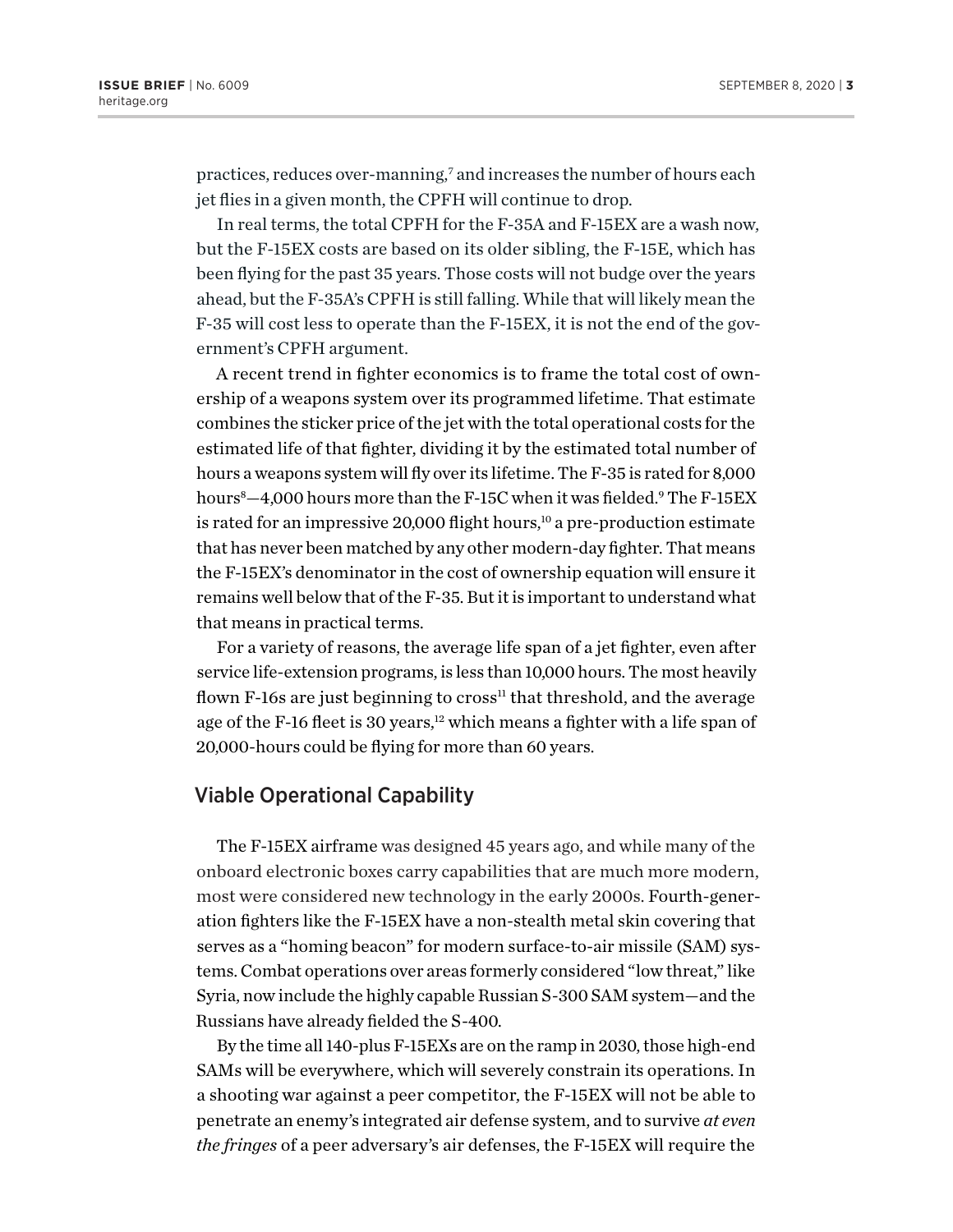presence of numerous other fighter and ECM jets, like the F-16CJ and the FA-18G to protect it.

In mock air-to-air combat training, stealth fighters slay fourth-generation fighters like the F-15EX at a kill ratio that often exceeds 16-to-1.<sup>13</sup> F-16 pilots flying with the most sophisticated electronic targeting capabilities of any current fourth-generation platform equate a single F-35's air-to-surface capabilities as equal to three F-16CJs.<sup>14</sup> While proponents of the F-15EX acquisition may view those real-world assessments as wild exaggerations, if the F-35 is only equal to two of those \$102 million Boeing fighters, paying \$204 million for a capability a single \$77.9 million jet can deliver does not equate to good fiscal logic.

### The Argument for Additional Fighter Capacity

The five operational squadrons scheduled to receive the F-15EX currently fly F-15C Eagles. In its heyday, the Eagle was the world's best air-to-air fighter that could deploy globally, fly out in front of strike platforms, and decimate an enemy fighter force so that follow-on air-to-surface jets could accomplish their tasks. Unfortunately, as already discussed, the capabilities of modern surface-to-air threats mean that non-stealth fighters can no longer sweep out in front of other aircraft. Because of the rapid proliferation of S-300 and S-400 SAMs and their equivalents, the limitations they place on fourth-generation fighters will render them to sidelines. That means every squadron that converts to the F-15EX will equate to one less squadron the U.S. can use to fight a peer competitor for what remains of the jet's 20,000-hour, 60-year life span.

## Unit Conversion Time

The Air Force has highlighted the need to bring additional capacity up to operational standards as quickly as possible and has stated that it will take significantly less time to convert F-15C units to the F-15EX than it will to the F-35.15 An experienced fighter pilot will require few sorties in either jet to master its handling qualities, so the conversion argument is really with the time it takes to learn to employ either jet. Experienced pilots transitioning to new fighters are expected to pick up those roles quickly and, therefore, a handful of sorties—unless they have never flown that mission set before. While the model numbers of the F-15C and F-15EX are only separated by letters, the F-15EX is a dual-role fighter, which means it conducts air-to-air *and* air-to-ground missions. The majority of F-15C model pilots in the Air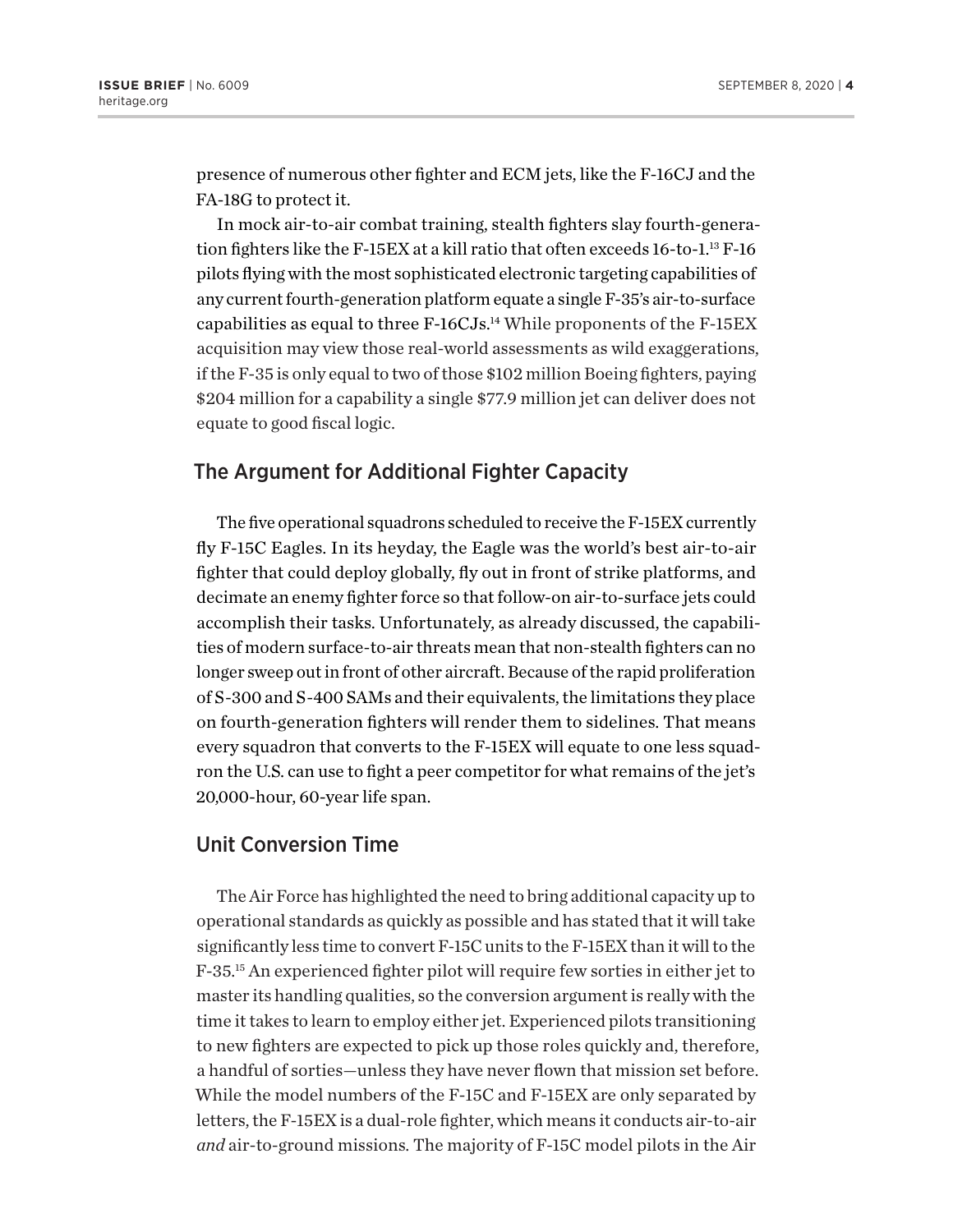National Guard have never dropped a bomb in their lives, and learning the air-to-surface mission will take just as much time in the F-15EX as it will in the F-35A. The same is true for maintenance professionals who repair the jets, load the munitions, launch the aircraft, and arm and de-arm weapons many have never handled in their careers. If there is an advantage for the F-15EX with conversion time, it is minimal.

### Air Defense Fighter Requirements

The F-15EX capabilities are below the threshold required for a peer fight, but they are well beyond the requirements for homeland defense. The jet's advertised combat radius and 22 air-to-air missile capacity are dazzling, but fighters employ in pairs, which means two F-15EXs could carry an absurd 44 missiles to defend a single swath of U.S. territory. The air defense mission has never required that many missiles or a 750-plus nautical mile combat radius<sup>16</sup> to defend the continental United States, which means the F-15EX is overkill for that role—\$24.1 million of overkill. The range and eight-missile capacity of a flight of two F-16s is more than adequate to defend against bomber or cruise missile threats, and those jets would be much cheaper. So would brand new, fifth-generation F-35As.

### Weapons Capacity

While the air-to-air and air-to-surface weapons capacity of the F-15EX is impressive, it is irrelevant in a high-end fight because the jet is not likely to survive long enough to fire or drop them. The F-35's stealth configuration allows it to engage air-to-air targets with four missiles before enemy fighters or SAM systems can engage it. In a non-stealth configuration, the carriage capacity of the F-35 is almost as "dazzling" (and tactically irrelevant) as the F-15EX. Its 16-missile<sup>17</sup> capacity is twice the number any U.S. fighter has ever carried into combat—and more than double the number any pilot has attempted to fire in combat.

### The Fighter Industrial Base

The U.S. has just two companies that produce fighters, but acquiring or forgoing the acquisition of the F-15EX will likely have no impact on the U.S. defense industrial base. In 2018, Boeing's F/A-18 Super Hornet production line already had a seven-year backlog and, with the potential for sales to India or Finland, production of that aircraft could extend even beyond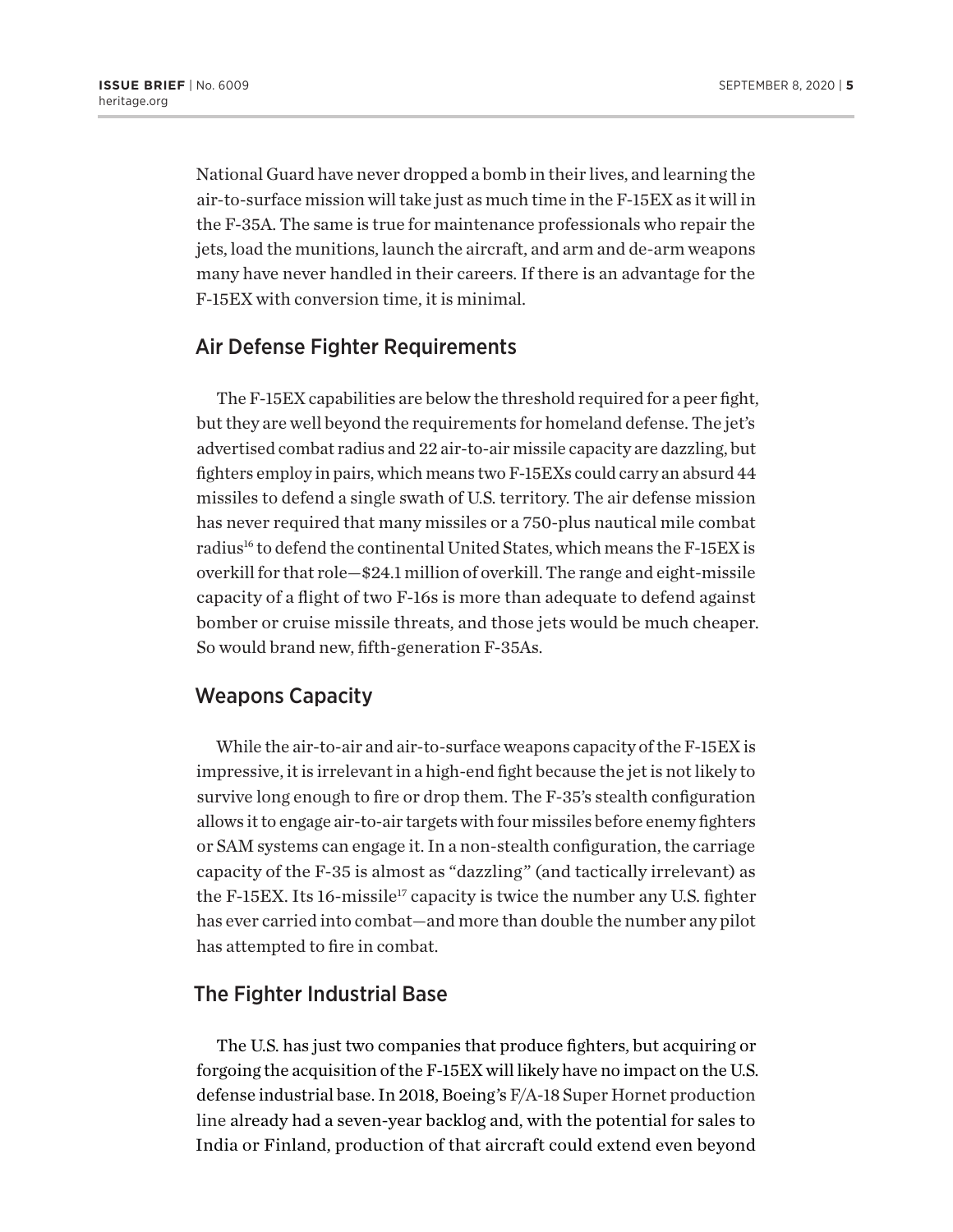2025.18 Qatar should receive the first of 36 F-15Qs in 2020 from the same production line on which the F-15EX will be produced, and that nation has an option for another 36 jets over the years ahead.<sup>19</sup>

The Air Force just signed a multi-year contract for Boeing's T-7, the Air Force's new advanced trainer, a variant of which is now being considered as a light air defense fighter to provide a capable and genuinely economical way to defend the homeland. And, unlike the FA-18 or F-15EX, the T- 7's price tag, method of construction, and open architecture design make it something the Air Force should want more of.<sup>20</sup> That jet, alone, will keep Boeing's fighter-capable production lines open through at least 2033<sup>21</sup>—three years beyond the Air Force's current plan for the F-15EX.

#### The New Construction Argument

Historically, the Air Force has used major fighter-acquisition programs as a premise to fund bed-down location updates for everything from squadron operations and maintenance facilities to resurfacing runways. While those updates are long overdue for many operational locations, the F-35A itself does not require any new construction. Unlike previous stealth aircraft, the F-35A does not require special hangars or facilities. The radar-absorbing material on the F-117A, B-2, and F-22A was incredibly hard to maintain and could actually be damaged by the sun if those jets were parked on an open ramp. The F-35A's exterior surfaces are covered by a fourth generation of stealth material and maintaining it requires no special facilities: It can park in open sunlight, so new hangars are not required.

And, the "Sensitive Compartmented Information Facilities" required for classified systems are already at the proposed bed-down locations. The locations that will receive the F-15EX really do need updating, but the service is not tying their expense to the F-15EX like they are for the F-35 bed down. Those costs will be rolled in quietly, just like the F-15EX's ECM and targeting pod, to mask their linkage to this jet.

### Recommendations

Congress should:

• Thoroughly evaluate the employment limitations and real costs associated with acquiring the F-15EX, and then terminate the authorization for the Air Force to acquire the F-15EX.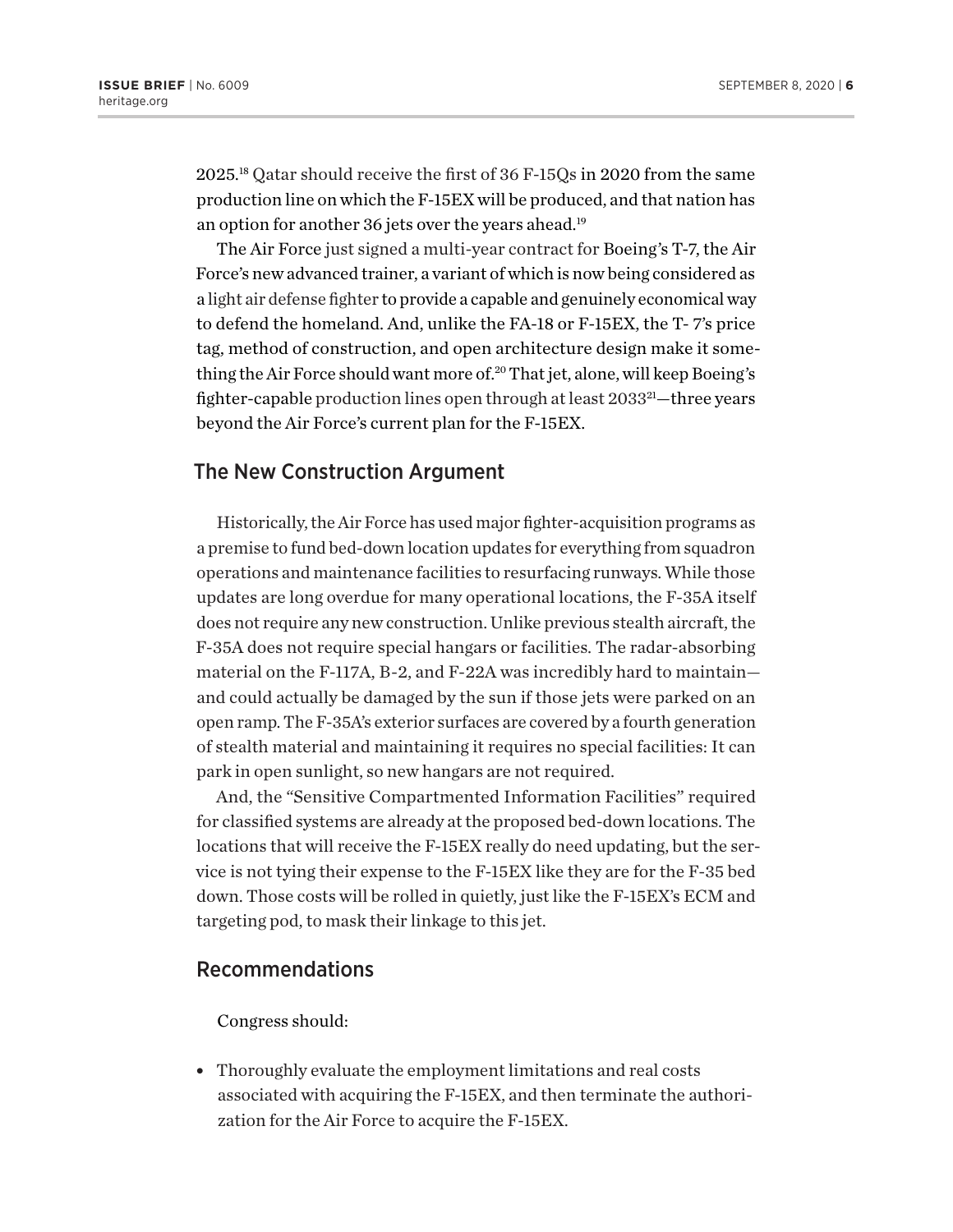- $\bullet$  Redirect the funding currently tied to the F-15EX to increase the procurement of fifth-generation fighters that can employ in the highest end, peer-level threat environments.
- Direct the Air Force to realign planning for active-duty F-35 unit bed down to ensure Air National Guard units currently flying the F-15C transition to the F-16C by 2030.

#### Summary

The choice for Congress seems relatively clear. It can fund the acquisition of 140 F-15EXs and field fighters that deliver markedly less capability, will cost more to operate, will reduce our deployable combat capability, are overqualified for the homeland air defense mission, and whose acquisition will not affect the fighter industrial base. Or they can acquire 183 F-35As for the same price—and get much more capability at lower cost of ownership for a much longer period of viability.

John Venable, a graduate of the U.S. Air Force Fighter Weapons Instructor Course with more than 3,300 hours in the F-16C, is Senior Research Fellow for Defense Policy in the Center for National Defense of the Kathryn and Shelby Cullom Davis Institute for National Security and Foreign Policy, at The Heritage Foundation.